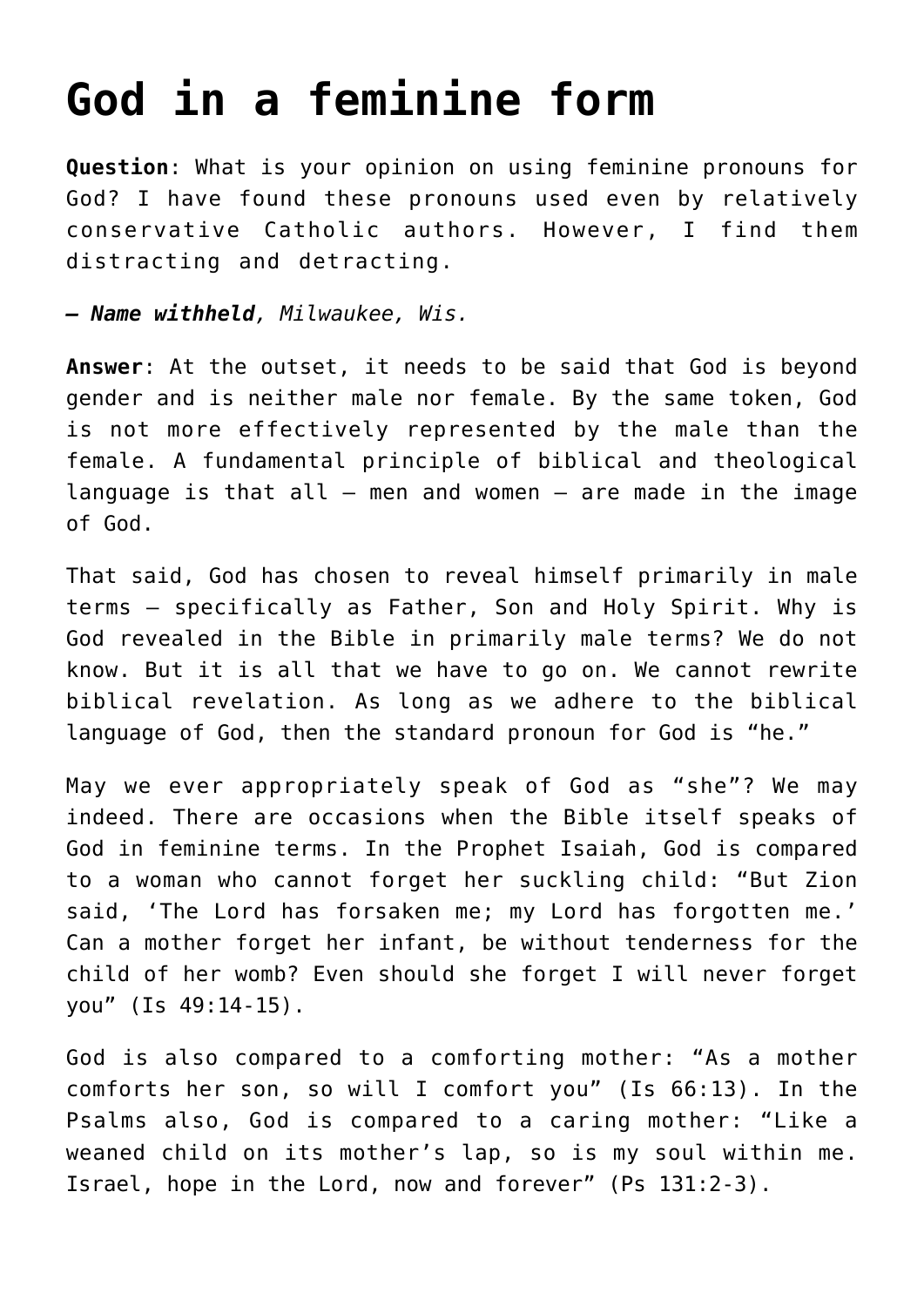In his 1988 apostolic letter Mulieres Dignitatem ("On the Dignity and Vocation of Women"), Pope John Paul II adverts to these passages and he reflects generally upon this theme in the Bible.

The pope wrote: "In various passages the love of God who cares for his people is shown to be like that of a mother: thus, like a mother, God 'has carried' humanity, and in particular, his chosen people, within his own womb; he has given birth to it in travail, has nourished and comforted it. In many passages God's love is presented as the 'masculine' love of the bridegroom and father, but also sometimes as the 'feminine' love of a mother" (No. 8).

The feminine biblical language about God should not be avoided, and it should appear in liturgical preaching when feminine biblical allusions appear in the readings. However, the masculine — Trinitarian — language about God remains standard in preaching and theology.

## **My criteria**

**Question**: What criteria do you use for choosing which letters to respond to in your column? How many letters do you receive?

*— J.A., by e-mail*

**Answer**: I try to pick letters that are substantive, avoiding those that might deal with ecclesiastical trivia. I choose questions that I think might be of interest to a large number of people. Naturally, I favor questions to which I know the answers (I am not as smart as some of you might think, so I don't know everything). Sometimes I repeat questions that have come up before, for the reason that they seem to be of perduring interest.

I don't know how many letters I receive, but I figure that I answer about 10 percent of the questions I do receive. If you keep letters brief and to the point, there is a better chance